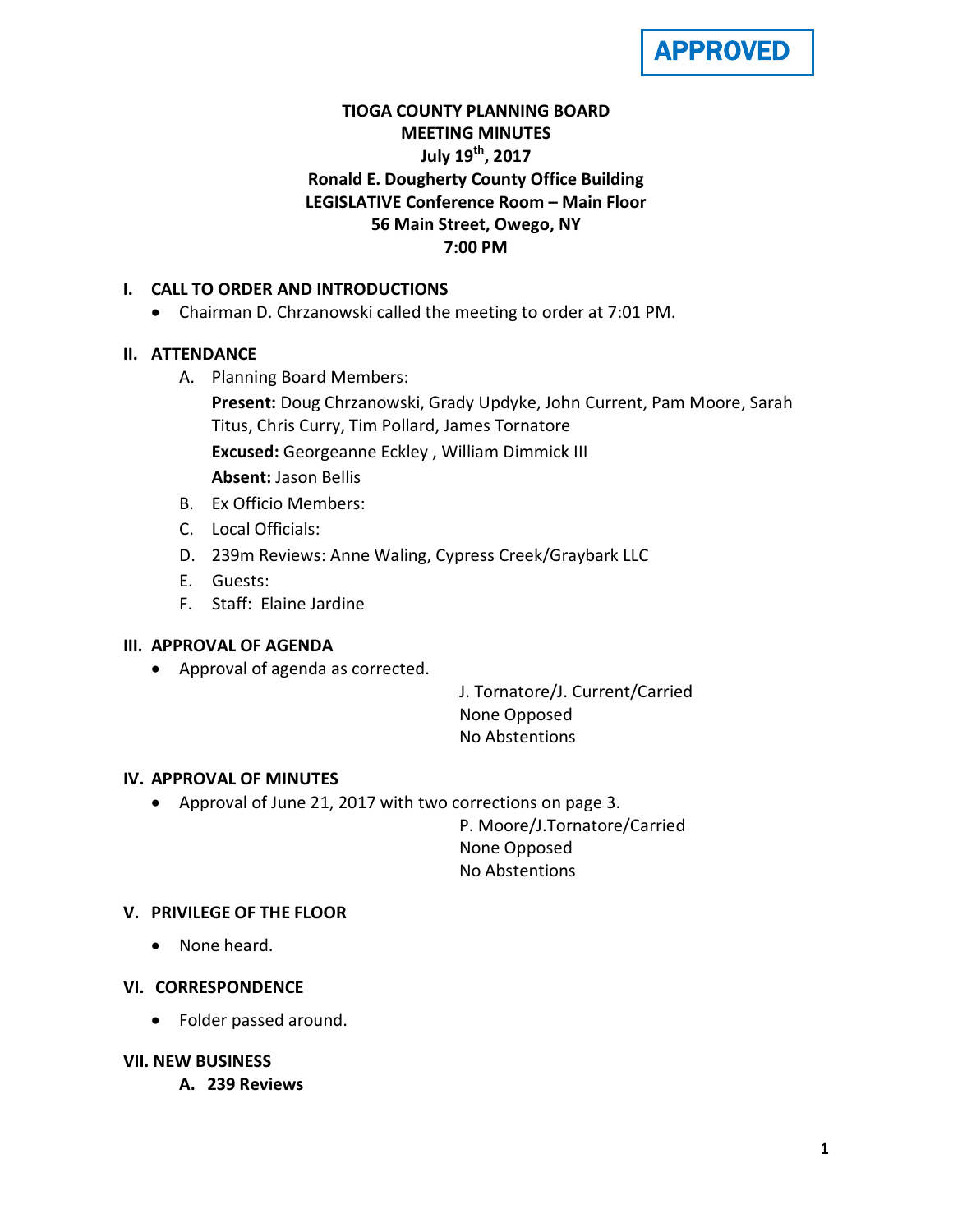

#### **1. County Case 2017-016: Village of Waverly, Adoption, Waverly Glen Park Master Plan**

The Village of Waverly has had an active project team working on this Master Plan including the consultant, Haas Landscape Architects, Village of Waverly Mayor, Village of Waverly Parks & Recreation Director, Tioga County Tourism Director, Tioga County Planning Director, Tioga County Economic Development Specialist, as well as indirectly the Village of Waverly Water Treatment Plan Operator and Village of Waverly Clerk and Deputy Clerk.

The document is organized and clear regarding needed improvements and the proposed projects to implement those improvements. These improvements are proposed in three phases, as there are many significant improvement projects detailed. All phases include a substantial signage component. This wayfinding and interior signage is crucial as it is not visually apparent how to find the park using the village streets, and the signs will show how the trail system connects with the adjacent Two Rivers State Park. These improvements detailed in the Master Plan, when completed, will make the park significantly more enjoyable to residents not only in Waverly, but throughout the county.

Staff recommends approval of the Waverly Glen Park Master Plan adoption. **Motion to recommend approval of the Waverly Glen Park Master Plan adoption:**

| S. Titus/J. Current/Carried |   |  |
|-----------------------------|---|--|
| Yes                         | 8 |  |
| Nο                          | ŋ |  |
| <b>Abstention</b>           | n |  |

#### **2. County Case 2017-017: Town of Owego, Special Use Permit, Graybark LLC**

The applicant is proposing to develop, construct and operate a 2MW solar photovoltaic system via lease agreement on an approximately 20-acre parcel near Route 434 in Apalachin. This project will contain several rows of PV ground-mounted cell panels that have an anti-reflective coating.

Electric power generation from the solar panels is estimated at 3.6 million kw-hours annually, enough to power approximately 500 single-family homes. This Community Distributed Generation (CDG) solar project will provide electric directly to the NYSEG grid and give their customers credits against their electric bills on a one-to-one kilowatt hour basis – known as net metering. They will also offer customers energy contracts to customers at or below prices below the current standard utility rate offered by NYSEG.

Graybark, LLC plans to invest over \$4,000,000 into this project that will generate construction and installation jobs as well as additional tax revenue over the lifetime of the project.

Once all local approvals and permits are obtained, construction is expected to take 12 to 16 weeks. The applicant has submitted a SEQR Full EAF Part 1 and a SWPPP for erosion and sediment control to the Town of Owego for their approval and certification. The applicant plans to utilize existing roads to access this site. The applicant has provided a Decommissioning Plan that guarantees Graybark, LLC will remove the solar infrastructure at the cost of the operator in the event that the system ceases power or the land lease is terminated. It is important to note that this project will not take prime agricultural land.